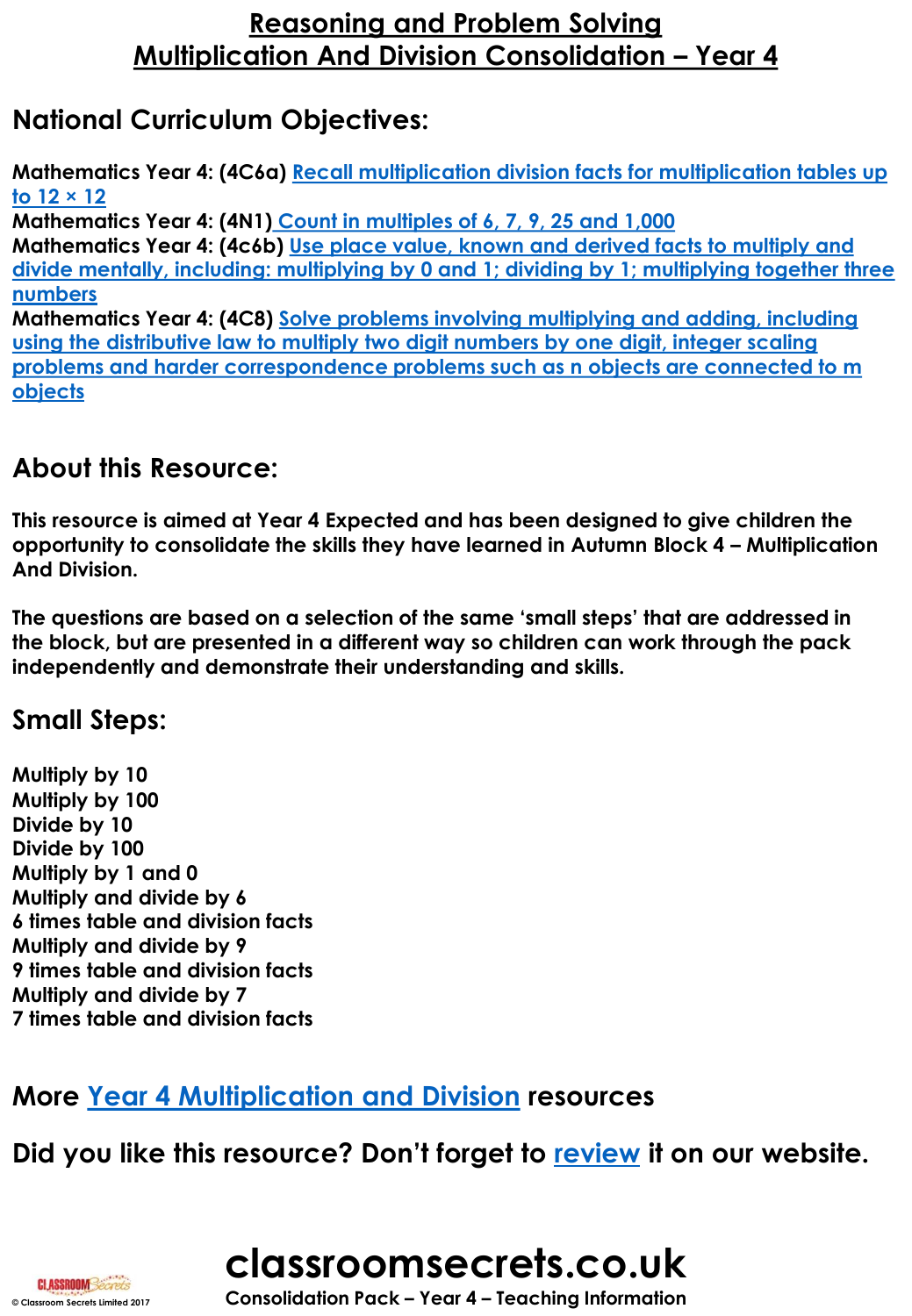

**Doctor Doppelganger has finished making his cloning liquid! He's going to use it to make a slime monster which will be able to make copies of itself! He wants to use his army of slime monsters to take over the world! He wants everything, everywhere to look exactly the same! How boring would that be?** 

**As the first great, green monster oozes out of his lab, Doctor Doppelganger gives it an order.**

**"Copy yourself! Split... and split again!"**

**The monster wobbles and jerks. With a horrible sucking sound it splits apart! Now there are two monsters!**

**1a. If 5 monsters each split into 10 monsters, how many monsters will there be?**

**1b. If 3 monsters each split into 10 monsters, and then all of those monsters each split into 10 monsters, how many monsters will there be?**

**1c. If 7 monsters each split into 100 monsters, how many monsters will there be?**

**1d. Which group of monsters would be bigger: if 4 monsters each split into 10 monsters, and then all of those monsters split into 10 monsters; or if 8 monsters all split into 100 monsters? Why?**

**Miles away at Montgomery Manor, the Countess got a message on her supercomputer. It was from the police.**



**© Classroom Secrets Limited 2017 Consolidation Pack – Year 4 – Expected**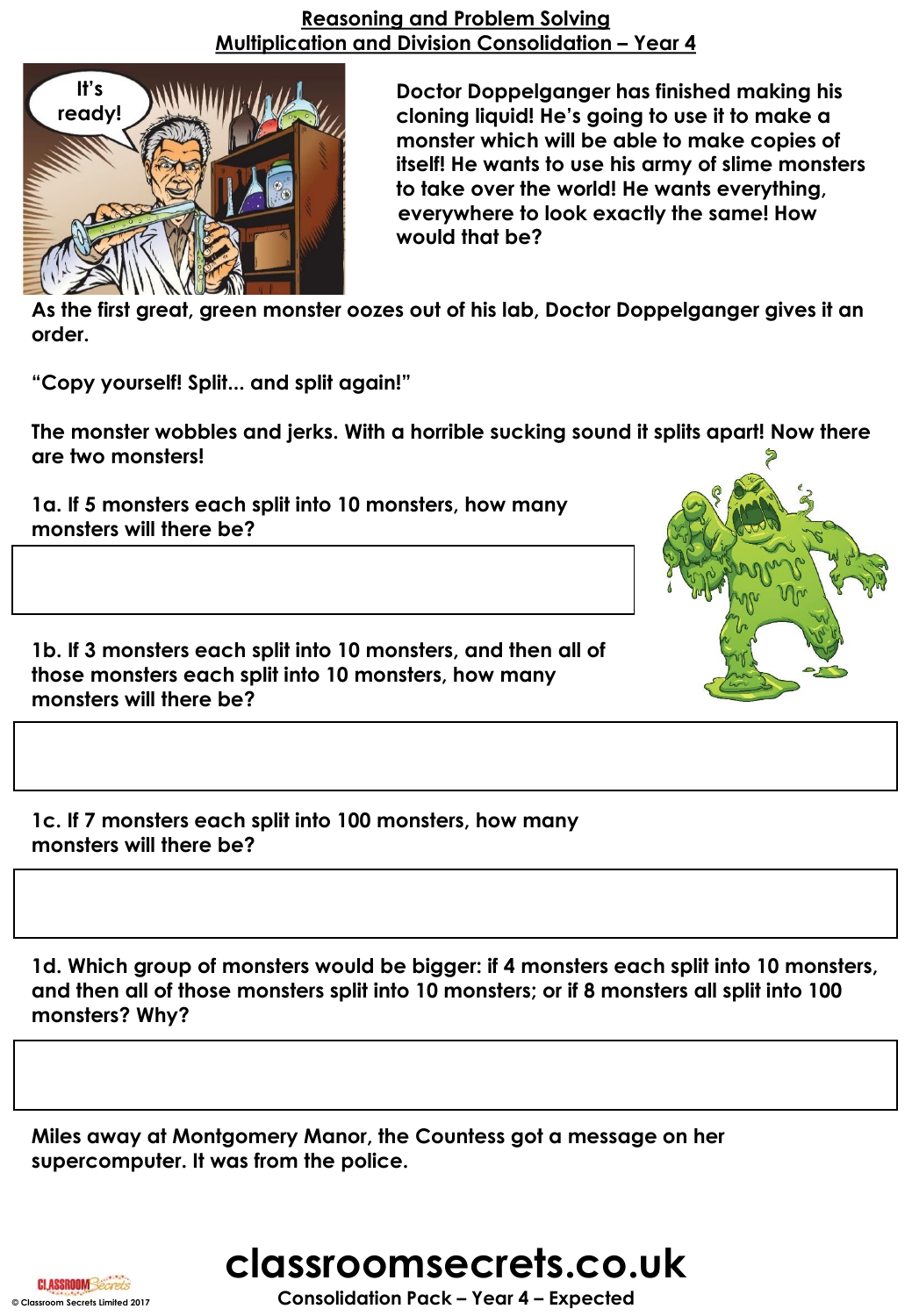**"Doppelganger has made his monsters. They are all over London. We need your help NOW!"**

**The Countess knew she needed to call the other members of The Alliance. She needed everyone if she was going to save the city. She called them in.**



**One by one the heroes and heroines arrived at Montgomery Manor and were let in by Jenkins, the Countess' butler. Passing through a secret passageway behind a giant painting, they each arrived at the door to Alliance HQ. They had to type a number into a keypad to unlock the door.**

**classroomsecrets.co.uk**

**© Classroom Secrets Limited 2017 Consolidation Pack – Year 4 – Expected**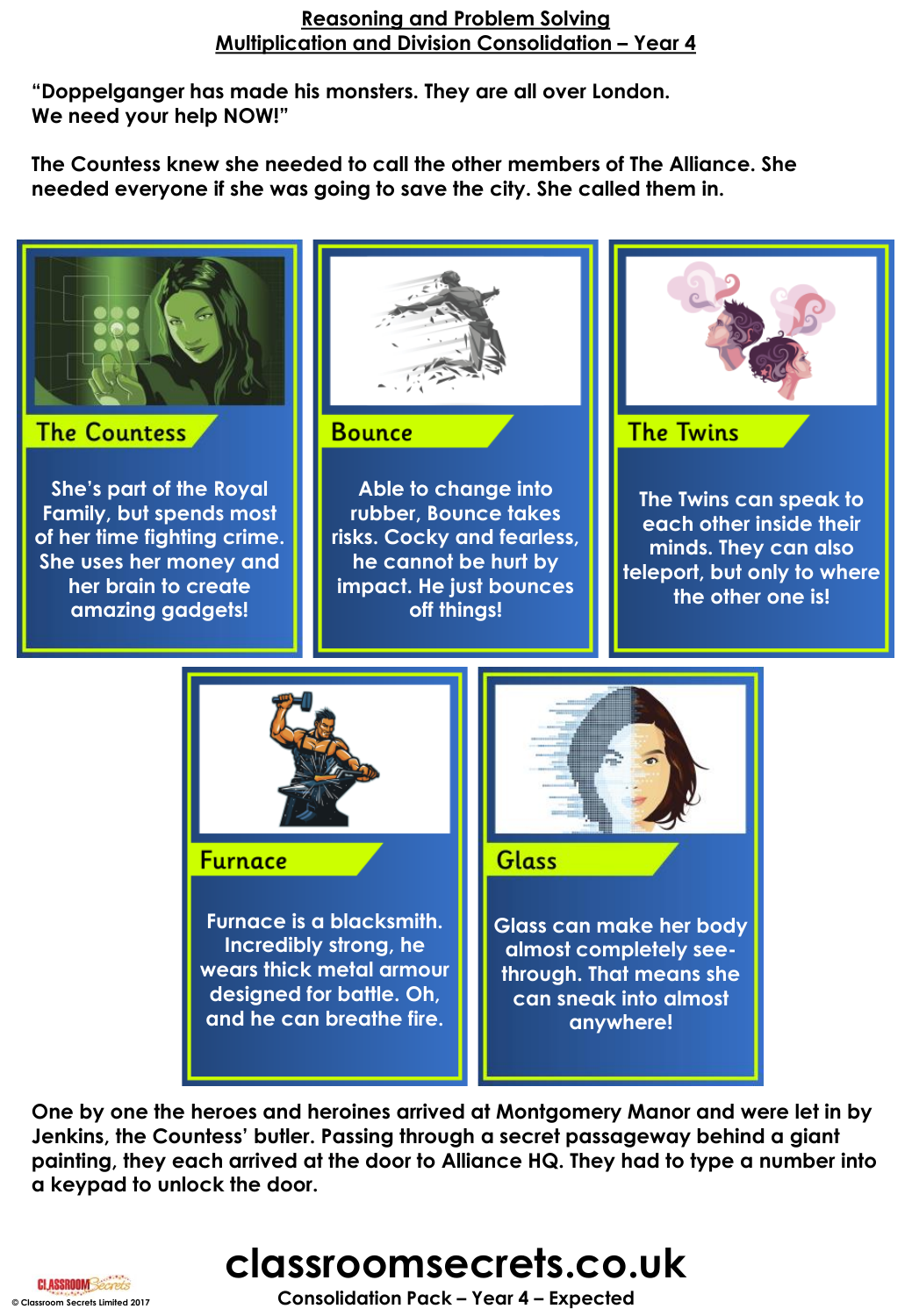**2. Who got their number right and who got their number wrong? What mistakes have been made?**



**When the whole of The Alliance was inside, the Countess explained what was happening.**

**"We need to come up with a plan," she said.**

**"We should just smash them!" growled Furnace, fire glowing in his eyes. "All six of us should go and fight these snotty-looking slimeballs!"**

**"It depends on how many monsters we've got to fight..."**

**3. Complete the table to show how many monsters the six heroes might have to fight altogether and individually. The first one has been done for you.**

| <b>How many monsters</b><br>each? | How many in total? |
|-----------------------------------|--------------------|
| 6                                 | 36                 |
|                                   | 48                 |
| 3                                 |                    |
| 9                                 |                    |
|                                   | 72                 |
|                                   | 42                 |
| 10                                |                    |





**CLASSROOM**<br> **CONSOLIDATION** PACK **–** Year 4 **– Expected**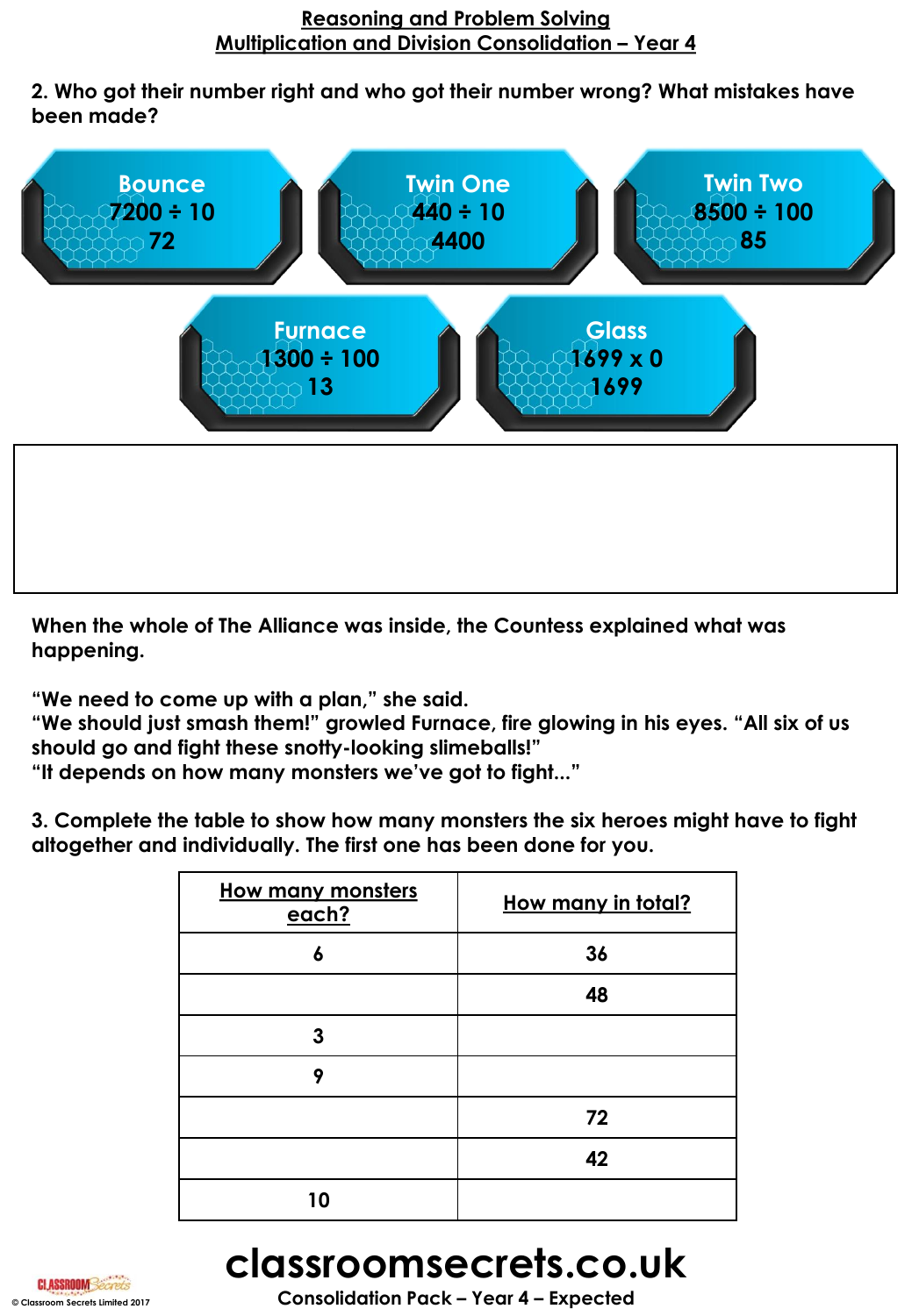**"Well there are a lot more than 72 monsters out there," said the Countess. "We can't take them all on at once. We'll need to be sneaky about this!"**

**The Alliance came up with a plan. Twin Two, Furnace, Glass and Bounce would go to Doctor Doppelganger's lab. Glass would sneak in while the others distracted the guards. They would catch the Doctor and teleport him back to Alliance HQ using Twin Two's powers. Twin One and the Countess would wait at Montgomery Manor. Twin One needed to be there so his twin could teleport back. The Countess would watch everything using one of her spy drones.**

**Outside Doctor Doppelganger's lab, Bounce and the other heroes needed to see how many slime guards they would be facing.** 

**"Bounce me, mate," Bounce smirked to Furnace.**

**With a growl, Furnace slammed Bounce against the floor and the rubbery hero flew into the air. He got high enough to count all the guards! When he landed, he wanted to have a bit of fun with Furnace.**



**4. Help Furnace work out how many slime guards are at the lab.**

**The heroes began to fight the slime guards. They stacked up the monsters they defeated in layers of 9.**





### **classroomsecrets.co.uk CLASSROOM**<br> **CONSOLIDATION**<br> **CONSOLIDATION PACK – Year 4 – Expected**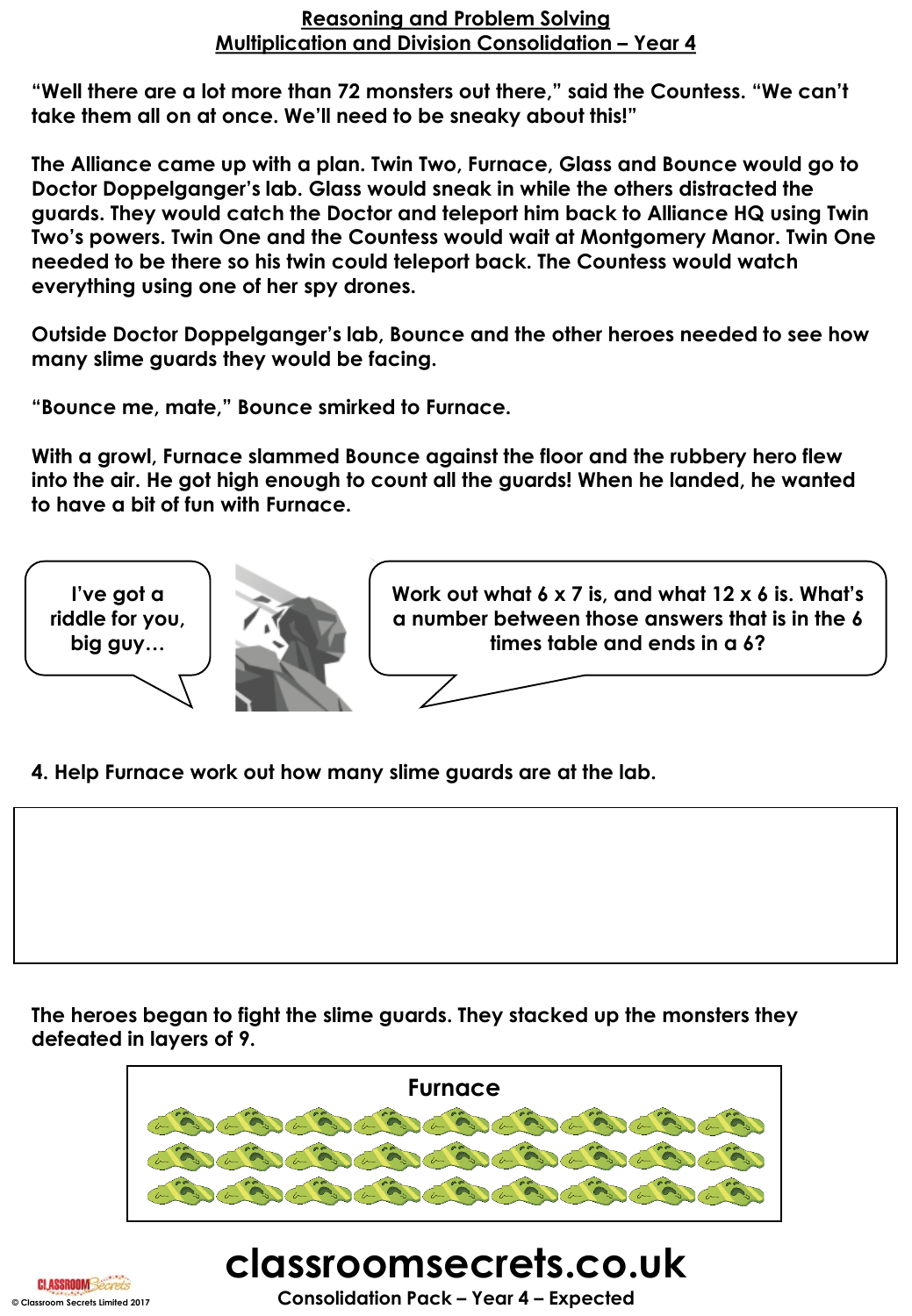

**5a. Look at the stacks of slime monsters. How many groups of 9 are there in total?**

**5b. How many monsters out of the 66 who were guarding Doppelganger's lab still need to be defeated and stacked up?**

**Glass snuck past the guards while they were distracted. She had to make her way through Doppelganger's lab so she could grab him and take him back to Alliance HQ. She heard the Countess' voice in her Alliance ear implant.**

**"I've hacked into Doppelganger's computers," said the Countess, "All you need to do to get through each door is press the button with a multiple of 7 on it. Good luck!"**

**6. Tick which buttons Glass needs to press to open the doors.**

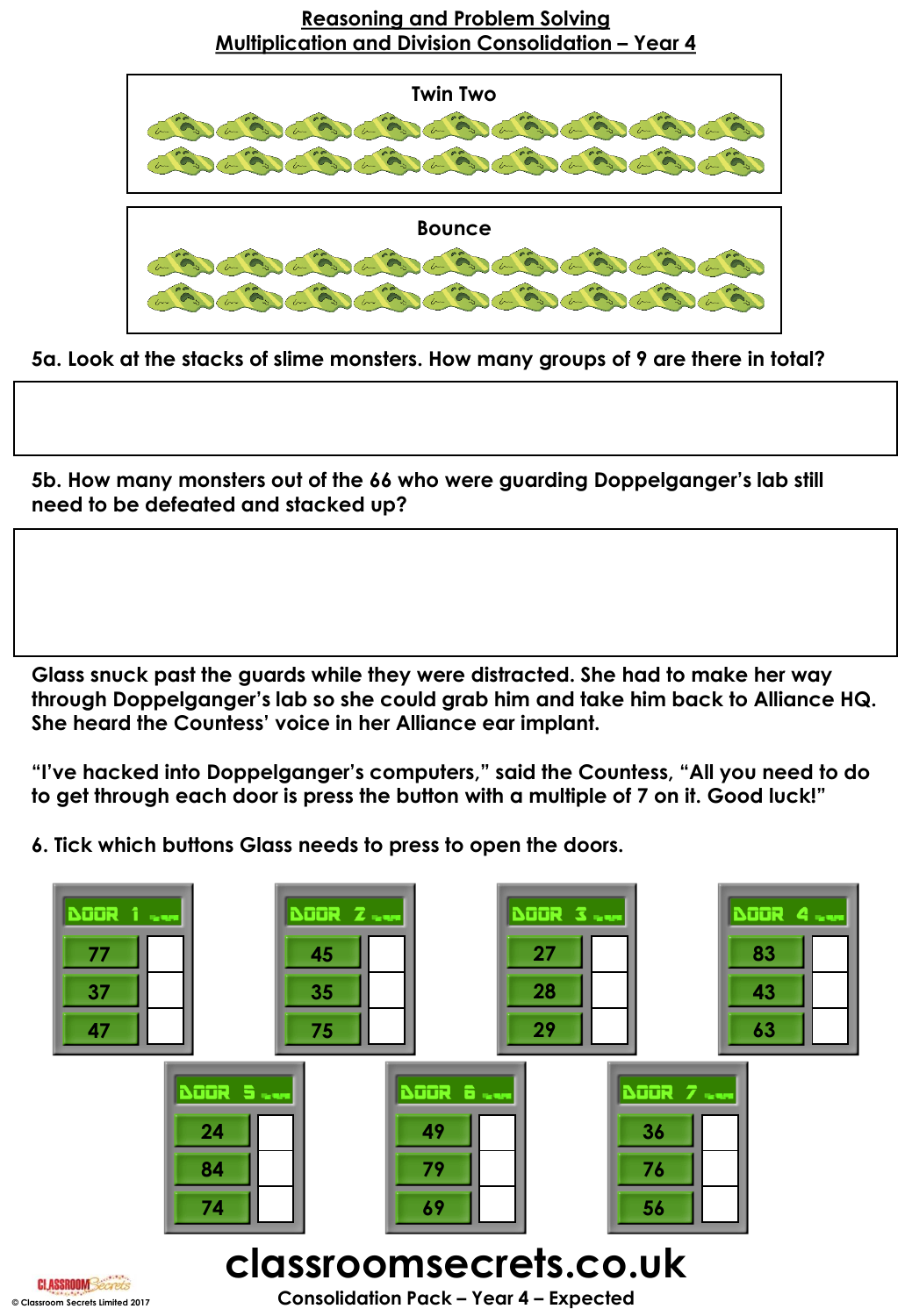**"We've got you!" cried Glass as she grabbed Doctor Doppelganger. "Ready for a little journey?" asked Twin Two, grabbing hold of Doppelganger. "I'll warn you, this might feel a little odd."**

**BBBWWWYYYYEEEEUUUUUUUPPPPP! Twin Two and Doppelganger disappeared, teleporting back to Twin One and Alliance HQ. By the time the rest of the team joined them back at Montgomery Manor, the Countess was already working on something.**

**"We found a data drive on Doppelganger which will tell us how to stop his slime monsters from multiplying," she said. "If only I could crack the code!"**

**7. The left hand column tells you the sum of two numbers. The right hand column tells you the product of those two numbers. Work out what each set of two numbers is to find the passcode and get into the data drive!**

| Sum | Product | <b>Numbers</b> |
|-----|---------|----------------|
| 13  | 36      |                |
| 17  | 72      |                |
| 12  | 27      |                |
| 10  | 9       |                |
| 21  | 108     |                |
| 19  | 90      |                |

**"I'm in!" cried the Countess. "Now let's see… Ah! Here it is! The ingredients for a liquid which will reverse the multiplication of the monsters!"**

**The lab at Montgomery Manor whirred into life. In no time at all, The Alliance had the liquid they needed to stop the slime monsters for good!** 

**The Countess poured the liquid into a special dart, loaded it into her sniper rifle and headed to Doppelganger's lab.**

**When she got there, she looked for the first monster. It was not hard to find as it was larger than all the others. The Countess checked her rifle. She took aim … The dart flew straight into the first monster, and then the strangest thing started to happen...** 



**CLASSROOM Secrets**<br> **CONSOLIDATION PACK – Year 4 – Expected**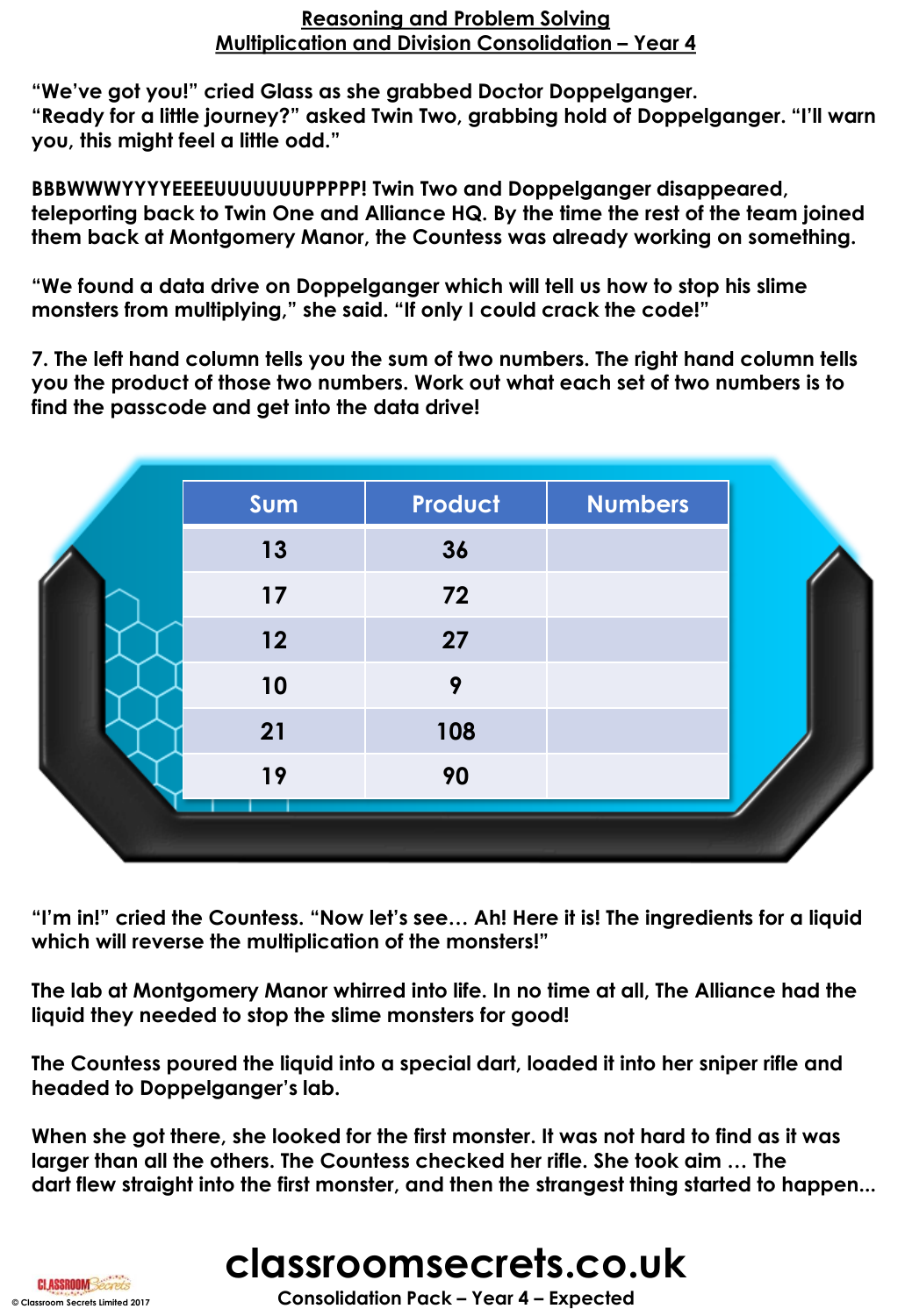**First the monsters nearby, and then monsters from all over London, began to slide towards the first monster and get sucked into its body! The dart had worked! Soon there was only the first monster left, and it could not multiply any more!**

**8. Here are four groups of monsters that are being sucked back into the first monster. Each group is in columns of 7. Write the fact family for each group.**



**9. Using the facts you have just written, explain how you know that 22 x 7 = 154.**

**"Another successful job for The Alliance!" cheered the Countess.**

## **classroomsecrets.co.uk CLASSROOM Secrets**<br> **CONSOLIDATION PACK –** Year 4 – **Expected**